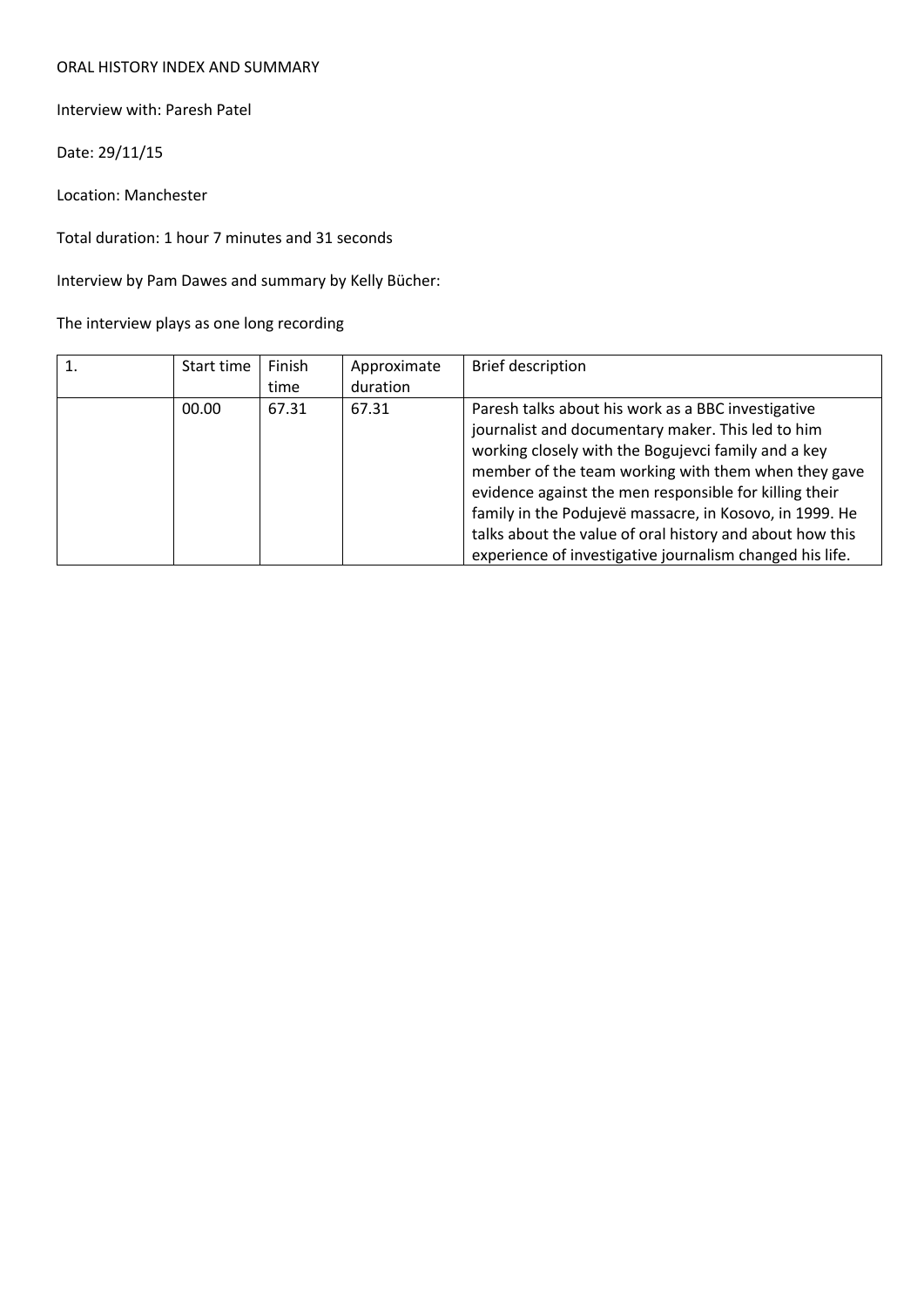| Pen sketch                         | Paresh Patel is an investigative journalist and presenter who, for many years, has worked<br>for the BBC, both NW and National. He lives close to his family near Manchester. He loves<br>football and music but his overriding passion is the pursuit of justice and truth. Paresh<br>became heavily involved in the aftermath of the massacre by an armed Serbian unit of 16<br>women and children - in a domestic garden - in Podujevë in 1999. This involved him<br>working in the UK, Serbia, Kosovo and Canada and a sixteen year personal commitment<br>to the fight for justice for the Bogujevci family.                                                                                          |  |  |  |
|------------------------------------|------------------------------------------------------------------------------------------------------------------------------------------------------------------------------------------------------------------------------------------------------------------------------------------------------------------------------------------------------------------------------------------------------------------------------------------------------------------------------------------------------------------------------------------------------------------------------------------------------------------------------------------------------------------------------------------------------------|--|--|--|
|                                    | (00:00)                                                                                                                                                                                                                                                                                                                                                                                                                                                                                                                                                                                                                                                                                                    |  |  |  |
| Summary of<br>interview<br>content | Paresh talks about changing his career from engineering to retrain as a journalist because<br>he wanted to contribute more in other areas and he was always interested in journalism.                                                                                                                                                                                                                                                                                                                                                                                                                                                                                                                      |  |  |  |
|                                    | He mentions an instance, when he was at a U2 concert in 1992, when, half way through<br>the concert, Bono stopped to introduced a live link to Sarajevo. Three women addressed<br>the crowd at Wembley stadium and spoke about hiding in a basement, rape and murder.<br>Serb soldiers were marauding around the streets. Paresh was outraged and wondered why<br>this wasn't being stopped.                                                                                                                                                                                                                                                                                                               |  |  |  |
|                                    | He talks about the 1995 Srebrenica massacre where 8,000 men and boys were murdered.<br>He says that these killers were connected to the those of the massacre in Podujevë which<br>he was to become heavily involved in. He explains how he came to be involved in the<br>Bogujevci case.                                                                                                                                                                                                                                                                                                                                                                                                                  |  |  |  |
|                                    | (03:10) He talks about covering a gig, Cohesion, in 2001, [MaK album release] in<br>Manchester for North West Tonight and meeting Pam Dawes to plan the television<br>programme and of how they hit it off talking about their mutual interest in the Balkans. A<br>month later, Pam rang Paresh to tell him about how she'd come across five Kosovar<br>children who'd survived a massacre in Podujevë and each one had been shot at least<br>nearly four or five times and the eldest one, Saranda Bogujevci, had been shot sixteen<br>times.                                                                                                                                                            |  |  |  |
|                                    | He mentions going to a MaK fundraiser at a school disco in Altrincham in the summer of<br>2002 and meeting the Bogujevci children and their fathers. He met them several times over<br>the next six months and would have tea at their family home. After six months, he received<br>a call from Pam saying that Saranda, the eldest child, had said that they had agreed for him<br>to make a documentary about their experience of surviving the massacre in their hometown<br>of Podujevë where 19 women and children died. However, they also asked if there was<br>any way he could bring the men who did this to their family to justice.                                                            |  |  |  |
|                                    | (07:47) He says how it seemed an impossible task but he and Pam Dawes proceeded to try<br>anyway to find the killers. He says that Pam received a phone call saying that the children<br>had been asked to testify in Belgrade, against one of the killers, Saša Cvjetan a member of<br>the unit called the Scorpions. The Serbs had been instructed by the U.N. to try all their war<br>criminals and was considered to be one of them. He says that he and Pam tried to<br>negotiate protection for the children so that they could testify in Belgrade safely, to no avail.<br>Even though Pam managed to arrange some Secret Service agents, they were not allowed<br>into Serbia by their government. |  |  |  |
|                                    | Paresh describes how on the first day of the trial in March 2003, the reformist Prime<br>Minister, Zoran Djindjic, was shot outside parliament. The men being tried - the war<br>criminals - and many other Serbs, did not want the trials or reforms to go ahead and<br>assassinated the head of the government who had agreed for this to go ahead with the<br>U.N.                                                                                                                                                                                                                                                                                                                                      |  |  |  |
|                                    | Paresh talks about then going to and talking to the Chief Prosecutor, Milan Sarajlic to<br>discuss the safety of the five children when giving testimony. He gave detailed descriptions<br>of the children and when they would arrive to this man, assuming this intelligence would be<br>used to help keep them safe. At this point, the children - even though the Prime Minster                                                                                                                                                                                                                                                                                                                         |  |  |  |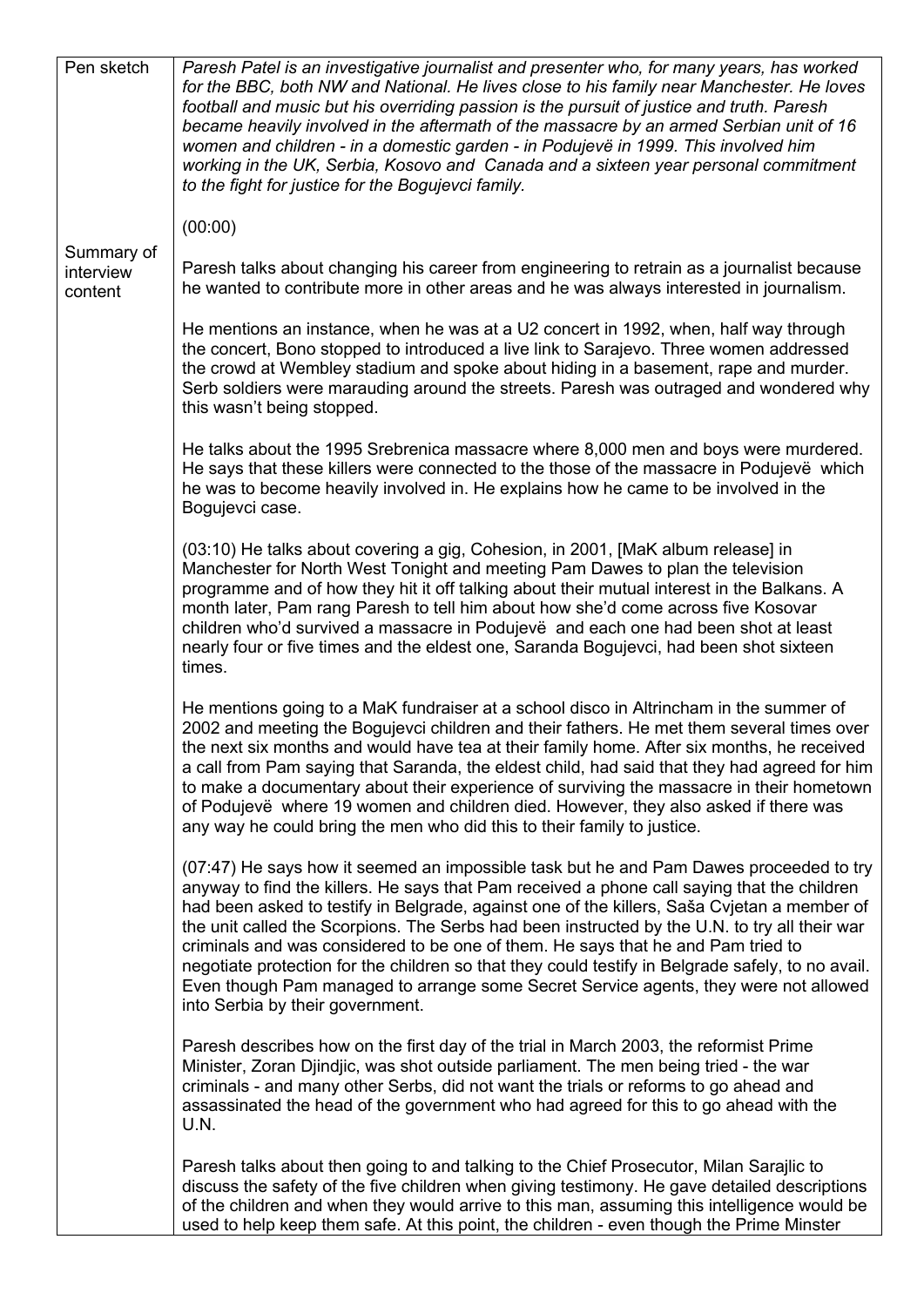had been murdered because of the trials - had not written off testifying.

(12:59) Paresh says that several weeks later, the Serbian government announced that they'd captured the men who had assassinated Zoran Djindjic. Incredibly, the ring leader was Milan Sarajlic. He had arranged for his own Prime Minster to be assassinated whilst himself being the Assistant Chief Prosecutor of the trial.

Paresh says that, once he was captured, the Bogujevci family decided that it would possibly be now safe, or maybe it's worth the risk, of going to Belgrade and testifying. Pam Dawes organised for the children to go to testify in Belgrade on  $4<sup>th</sup>$  July 2003 with about forty bodyguards and round the clock protection. He says that they also took psychiatrist with them, Lynne Jones.

He says that on Tuesday  $6<sup>th</sup>$  July, the Bogujevci children - thanks to the support of Manchester Aid to Kosovo - became the first children in U.N. history to give evidence at a War Crimes Trial. After they had testified they decided to go straight to Kosovo and leave Serbia, to go back to their childhood home in Podujevë, to be with their extended family.

(20:30) Paresh says that the next morning Nataša Kandić, the lawyers office in Belgrade told him that they had just detonated a bomb in the foyer of the court building. He says that illustrates just how dangerous the situation was and that they were right to leave when they did.

He talks about how he and Pam then had to fly home and how they nearly missed the flight due to being stuck in traffic on the way to the airport. Initially they were told by airport staff that it was too late but upon informing staff that he was the BBC correspondent, and Pam was from Manchester Aid to Kosovo helping the Bogujevci family, they stopped the plane from leaving and allowed them to board as a sign of respect for the enormity of the task they were undertaking on behalf of the children.

Paresh says that the first documentary he made was 30 minutes long and came second in the Royal Television Society Awards in the Domestic category. He believes had it been entered in the Foreign category that it might have won. Paresh says that this has been his greatest achievement in life.

He describes how Kevin Curtis, a former Scotland Yard Officer now at The Hague, gave him the heads up that one of the other killers, Saša Cvjetan 's partner, his close friend, a man called Dejan Demirović, a 28 year old, was hiding somewhere in Canada. He had joined his parents who had emigrated their several years earlier to Windsor, Ontario. His family had gone to a local Serb wedding and his sister got into a fight with another woman at which point she blurted out, "Don't mess with me, my brother is a killer from the Balkans." That news spread in the town of Windsor in Ontario, it was picked up by a local newspaper, the Hague spotted it, Kevin Curtis spotted it and he had told Pam and Paresh.

(27:10) He decided to try and make a second documentary in order to find Dejan Demirović in Canada. He offered the £100,000 worth of footage from the BBC, as the Bogujevci family had retained the rights, and offered it to the Canadian Broadcasting Corporation for use in their own documentary in return for the same value in resources in Canada. The Canadians agreed.

Paresh says that then Saša Cvjetan was found guilty of war crimes in Belgrade. At the same time, Nataša Kandić, from the Humanitarian Law Centre in Belgrade found one of the members of the Scorpions who had almost witnessed what had happened in the garden: Goran Stoparic. He was just outside the garden and saw six men go in through a narrow tunnel, heard the shootings, saw them leave and saw the 19 bodies. He had decided to give evidence against the unit.

(30:10) Paresh says that was the impetus to continue with the hunt for Dejan Demirović in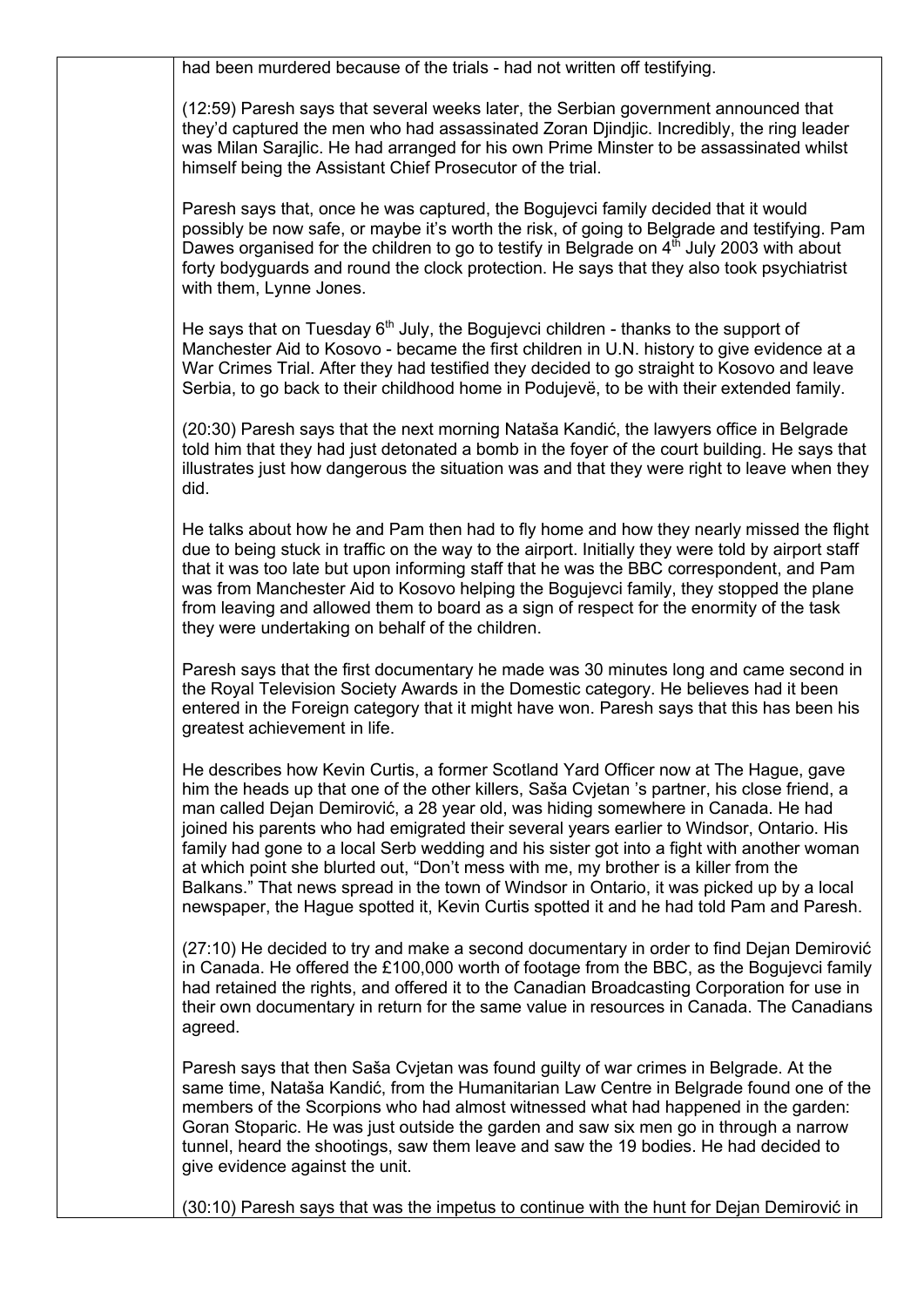Canada.

He says that on September  $4<sup>th</sup>$  2003, he and Pam Dawes flew to Canada with Saranda. They arrived there to meet members of the CBC documentary team.

Paresh says that, in 1985, the first war criminal to be tried in Canada claimed he was 'just following orders' as his defence and was acquitted which led the unusual precedent (generally not legal anywhere else in the world) for other war criminals to be able to cite that, too. This had led to the unusual situation of approximately 2,000 war criminals in Canada. He describes Canada as also implementing a Privacy Law whereby the government did not have to let the public know who was applying for asylum. This was a law designed to protect victims and was being exploited by war criminals and their lawyers.

(33:34) He talks about how Saranda mobilised about 50-100 people in Canada who planned to demonstrate outside the building where Dejan Demirović was planning to apply for asylum in September 2003 in Canada. Because of this planned demonstration and the press coverage, the hearing did not go ahead at that time. "Demirović," Saranda said on tape, "We're coming for you."

(35:30) But then, he says, a couple of extraordinary things happened, the Canadians changed the law which banned the Office of Defence, it meant that people couldn't say, "I was following orders." They repealed that law in June that year.

He says he knocked on the door of Demirović's flat with his camera crew but he did not answer.

Paresh says, secondly, the Canadian government postponed his asylum hearing for another six months.

(38:44) At this hearing, Paresh saw Dejan Demirović on the way in and questioned him on his involvement in the massacre, on film. He says that he did not reply but ran away with his mother.

He says how he and Pam had taken Saranda to the Mounties and Simon Wiesenthal Centre. After speaking for two hours, the Toronto Mounties said that they had opened up a case against Dejan Demirović because he could not longer use the Office of Defence and also they now felt they had a case against him. He was soon arrested but then released on bail.

Paresh says that in 2005 his legal advisor was appointed to a senior post in Canada and told Paresh that he didn't have to worry about Demirović.

(48:48) Paresh says that three or four months later, Dejan Demirović was arrested by the Canadians and extradited to Belgrade. A few people had been kicked out of the country but this was the first, formally arrested, war criminal in Canada's history, to be extradited.

In 2008, the children were asked to go back to Belgrade to testify against Dejan Demirović. Paresh says that it had become known that there was footage of the Srebrenica massacre, of murders committed by, and filmed by, the same unit as the perpetrators of the Podujevë massacre that Nataša Kandić obtained via the Scorpion, Stoparic, who had turned State's Evidence. That new video evidence could be used by the prosecution in court.

He says that in 2008, when they went to testify against Dejan Demirović, he was told that Demirović had turned State's Evidence about Podujevë and Srebrenica so even though he would be freed, they would potentially have many killers in court rather than just one.

(54:08) It was his Paresh's birthday, the day they were in court. He felt there was a message in this, "Your life hasn't been a waste. You've done something worthwhile."